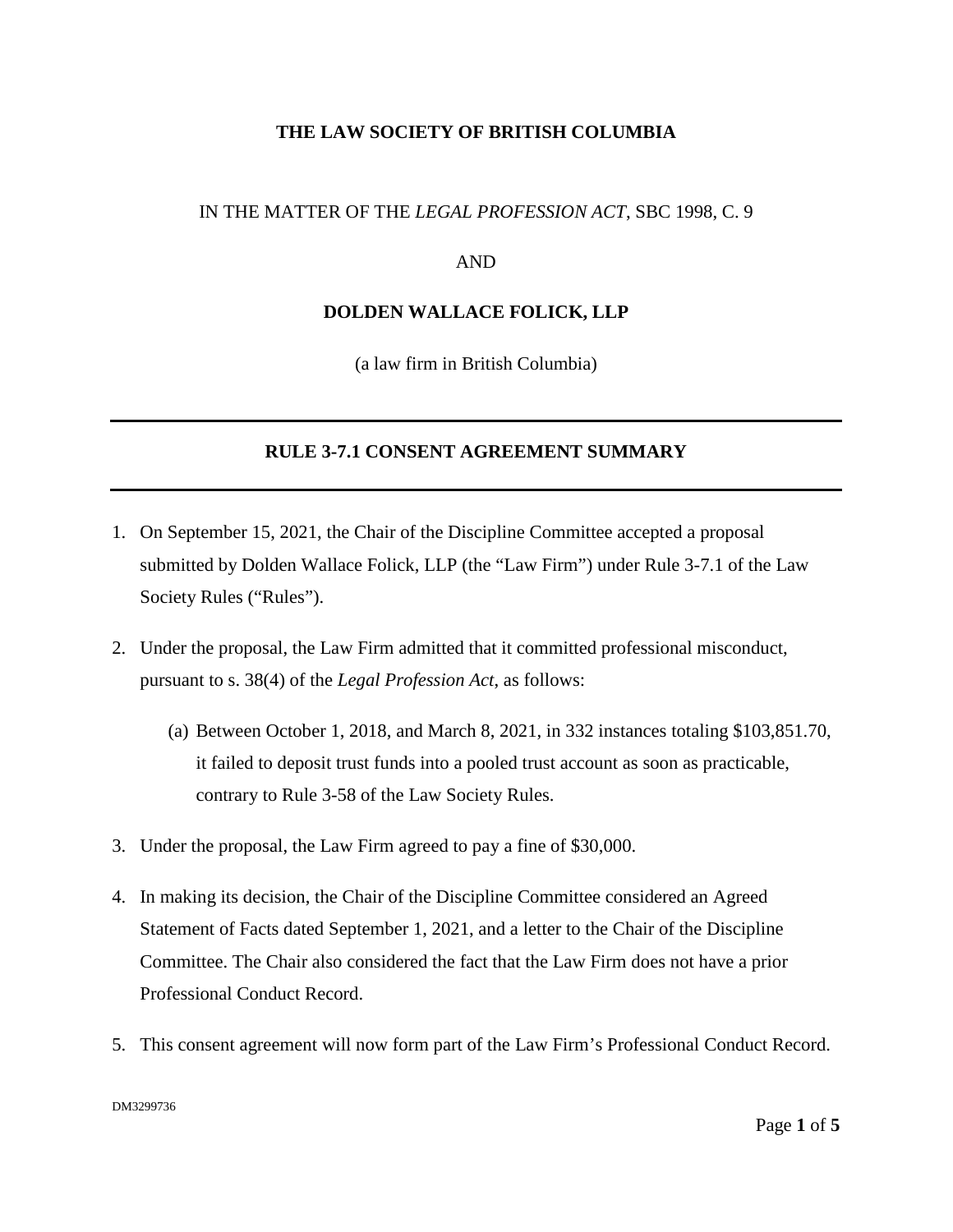- 6. Pursuant to Rule 3-7.1(5) of the Rules, and subject to Rule 3-7.2 of the Rules, the Law Society is bound by an effective consent agreement, and no further action may be taken on the complaint that gave rise to the agreement.
- 7. The admitted facts were set out in an Agreed Statement of Facts dated September 1, 2021. The facts have been summarized below.

# **I. Summary of Facts**

- 8. The Law Firm is located in Vancouver, British Columbia, with additional offices in Kelowna, Calgary, and Toronto. It practises as a limited liability partnership.
- 9. Virtually all of the Law Firm's clients are institutional insurance companies and the practice of the Law Firm is insurance-related. Given its clients, the Law Firm does not typically require retainers to be provided by clients and held in trust pending delivery of later accounts. The Law Firm's general practice is to simply render invoices to its clients, which are then paid.
- 10. In January 2020, the Law Society conducted a compliance audit of the Law Firm. During the compliance audit, a Law Society auditor noted that when institutional clients of the Law Firm overpaid their accounts, the additional funds were being retained by the Law Firm in its two general accounts (together, the "General Accounts") and were not being transferred to one of its six pooled trust accounts (together, the "Trust Accounts").
- 11. Subsequently, a forensic auditor determined that between October 1, 2018 and March 8, 2021, in 332 instances totaling \$103,851.70, the Law Firm was overpaid by its clients and the overpayments were held in the Law Firm's General Accounts.
- 12. These monies were earmarked and designated in the Law Firm's accounting system as being to the benefit and credit of each client which had overpaid. When overpayments were identified by accounting staff, the overpayments were recorded in a separate module as a "general retainer" and were noted as being held for the specific clients that had overpaid. The overpayments made to the General Accounts were then applied as credits to subsequent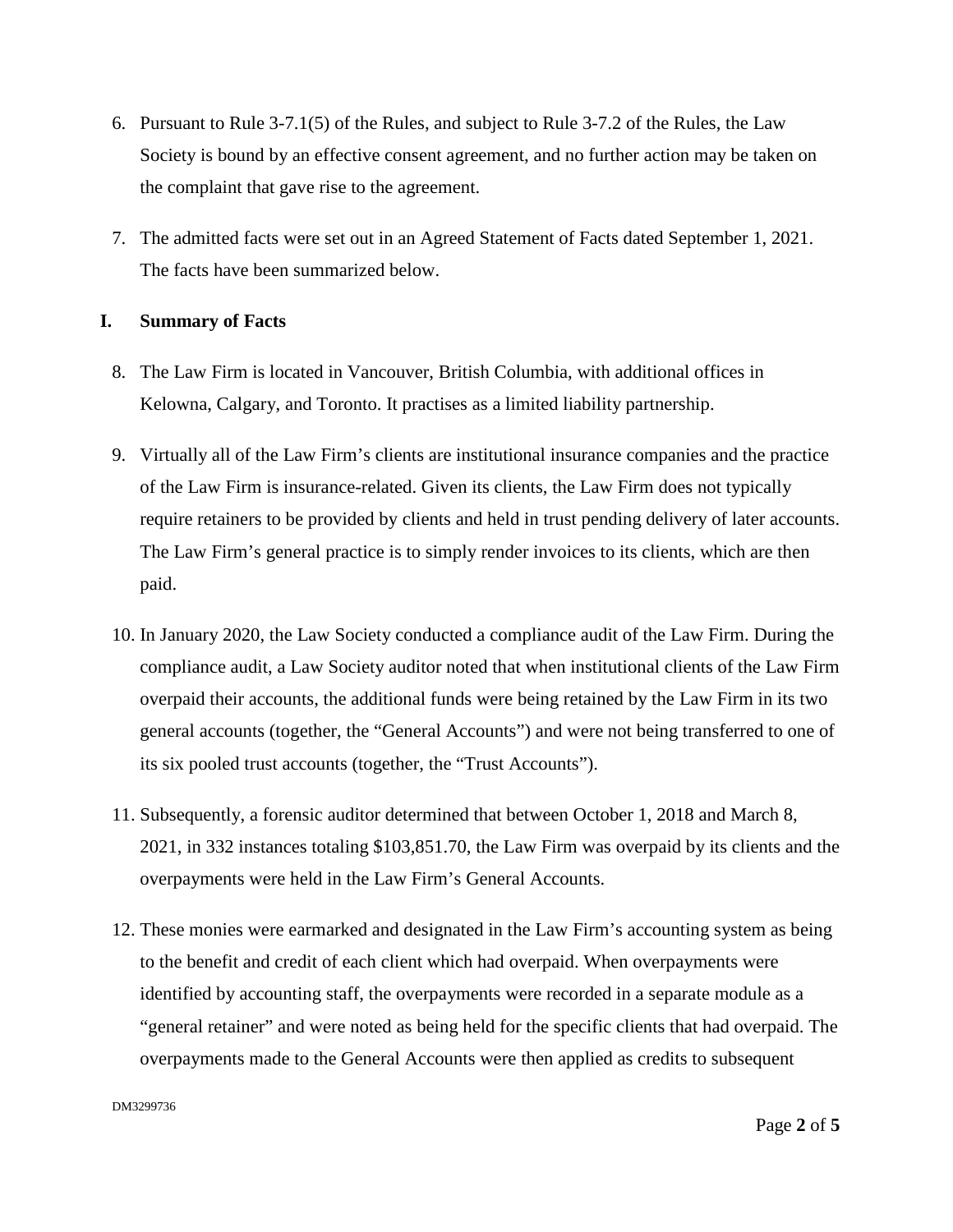client invoices or returned to the client. This had been the practice of the Law Firm since the Law Firm was founded in 1994.

- 13. Typically, a lawyer at the Law Firm would render an account on a particular client matter and when the client made payments by way of cheque or electronic funds transfer, these payments would be processed by the Law Firm's accounting group. The payments were not seen by the lawyer at the Law Firm who rendered the account.
- 14. The accounting staff would deposit the payment, ensure that the accounts had been paid in full, and would then record any overages into the "general retainer" module of its accounting software. In the result, the overpayments would also be deposited to the Law Firm's General Accounts.
- 15. The Law Firm accounting department would not notify the responsible lawyer on the file of any overpayments by the clients, but the information would be available in the accounting software in order to allow the overpayments to be processed and applied to future invoices rendered to any clients which had previously overpaid.
- 16. At all times, the overpayments were tracked by the Law Firm through the "general retainer" module in the Law Firm's accounting software. No clients of the Law Firm were short or missing any funds as a result of the firm's practices. All client money was properly accounted for by the Law Firm throughout the material period.
- 17. Even though the overpayments were recorded in the "general retainer" module in the accounting software, the Law Firm now recognizes that overpayments on accounts must be deposited into trust to the credit of the appropriate client.
- 18. The Law Firm now understands that it should not have retained the overpayments in its General Accounts. The Law Firm understands that it was not enough to segregate those funds in the accounting software system and that the overpayment amounts should have been transferred to trust, or steps should have been taken by the Law Firm to identify that it had been overpaid by a client; deposit the entire payment into trust; and then transfer the exact amount to the General Accounts to pay for the invoice(s) that had been rendered to the client.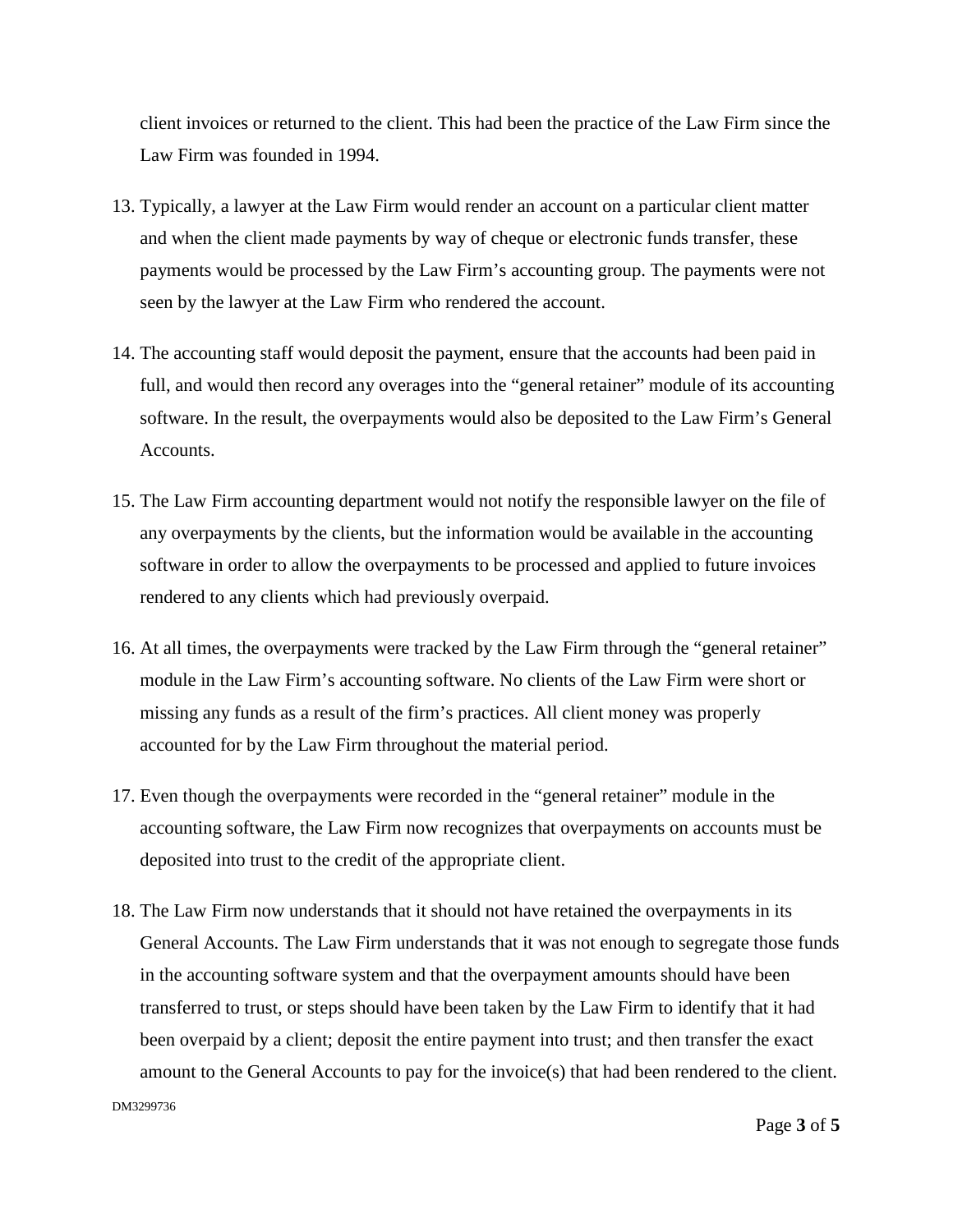- 19. When a client remits more funds than what a law firm has billed, the excess funds should be treated as trust funds in accordance with Rule 3-58 of the Law Society Rules. Trust funds are defined by the Law Society Rules as funds directly related to legal services provided by a lawyer or law firm received in trust by the lawyer or law firm acting in that capacity, including funds (a) received from a client for services to be performed or for disbursements to be made on behalf of the client, or (b) belonging partly to a client and partly to the lawyer or law firm if it is not practicable to split the funds.
- 20. During the Law Society investigation, the Law Firm explained:
	- (a) that the failure to transfer funds from the General Accounts to the Law Firm's trust account was not done in an attempt to benefit the Law Firm – it was simply an administrative practice that had been followed by the Law Firm since it opened in 1994 until the recent compliance audit identified the problem;
	- (b) that the Law Firm had not been aware that it was required to transfer the funds recorded in the accounting software as "general retainers" (held in the General Accounts) into its Trust Accounts until the recent compliance audit brought the matter to the Law Firm's attention;
	- (c) the Law Firm had been through two prior Law Society compliance audits during which the Law Firm's practice of using the accounting software's "general retainer" module had not been identified as being non-compliant with Law Society Rules;
	- (d) that the Law Firm had used the "general retainer" module of its accounting software to record clients' overpayments of funds since the Law Firm was opened in 1994; and
	- (e) as soon as the issues were identified during the recent compliance audit, the Law Firm made a series of changes to its internal accounting and administrative procedures in order to ensure complete compliance with the Law Society Rules going forward.